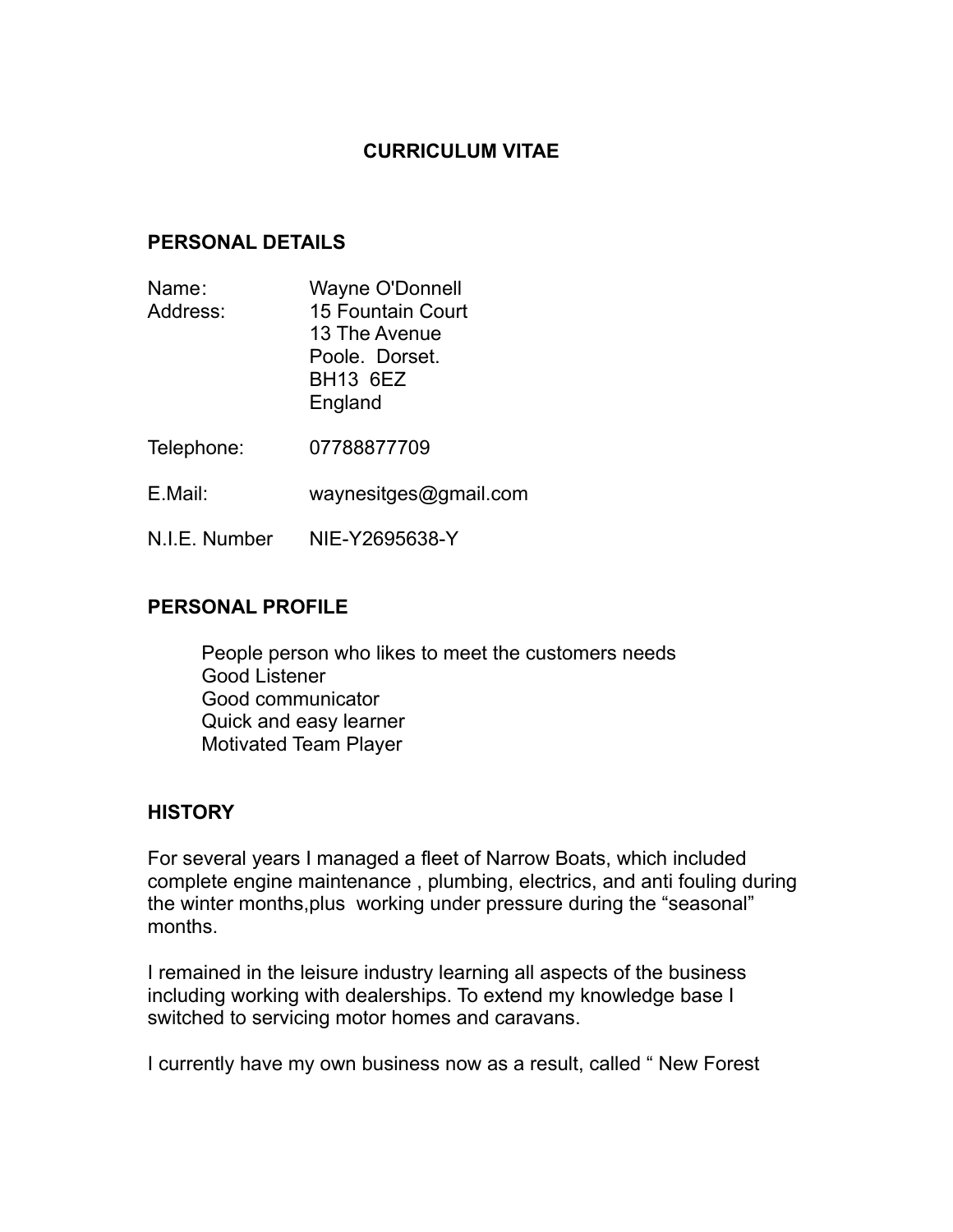Caravan Services" My company reviews are excellent, with the annual turnover increasing each year. In a very short period of time I have created a regular satisfied client base. ( [www.newforest-caravan](http://www.newforest-caravan-services.com/)[services.com](http://www.newforest-caravan-services.com/) )

# **TRAINING AND QUALIFICATIONS**

City and Guilds :- Air Conditioning;Refrigeration & F gas handling Vehicle mechanical, and electrical systems Caravan and Motorhome engineering

N.C.C.( National Caravan Council ):- Workshop approved scheme including - Low Voltage Systems Extra low voltage systems, circuits and equipment LPG safety awareness and installations

ALDE:- Trained Service Agent for heating systems

THETFORD PRODUCT TRAINING:- Toilets, Refrigerators and Cookers

# **COMPUTER LITERATE**

Fully competent with all Apple Mac Software

### **PERSONAL DETAILS**

Full clean driving licence Age 47

# **ASPIRATIONS**

I cannot deny my desire to work with boats. It is my passion.